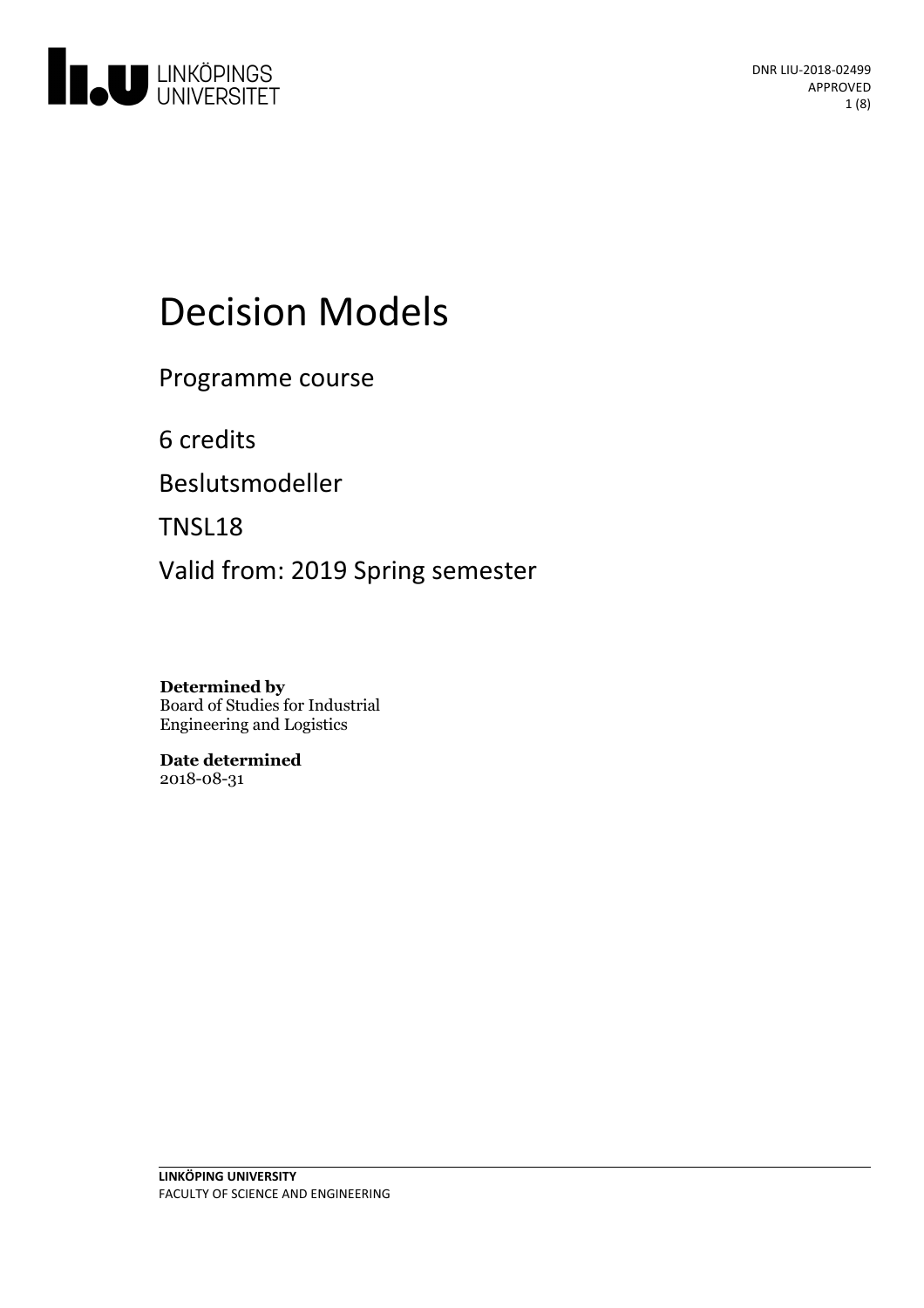Main field of study Logistics

Course level

First cycle

### Advancement level

 $G<sub>2</sub>X$ 

### Course offered for

- Air Transportation and Logistics, Bachelor's Programme
- Civic Logistics, Bachelor's Programme

### Entry requirements

Note: Admission requirements for non-programme students usually also include admission requirements for the programme and threshold requirements for progression within the programme, or corresponding.

### Prerequisites

Basics in optimization (especially network and integer programming) and logistics

Intended learning outcomes<br>The aim of this course is to present a number of application areas within logistics, where quantitative methods are especially suitable. After the course, the students should:

- know the principle behind the SCOR-model-building
- perform simple metric calculations using the SCOR-model
- create simple models in decision theory
- conduct an investment analysis
- implement a project planning with CPM and PERT methodology
- generate a queueing model and simulation model for simple logistics cases
- master various special cases of inventory control

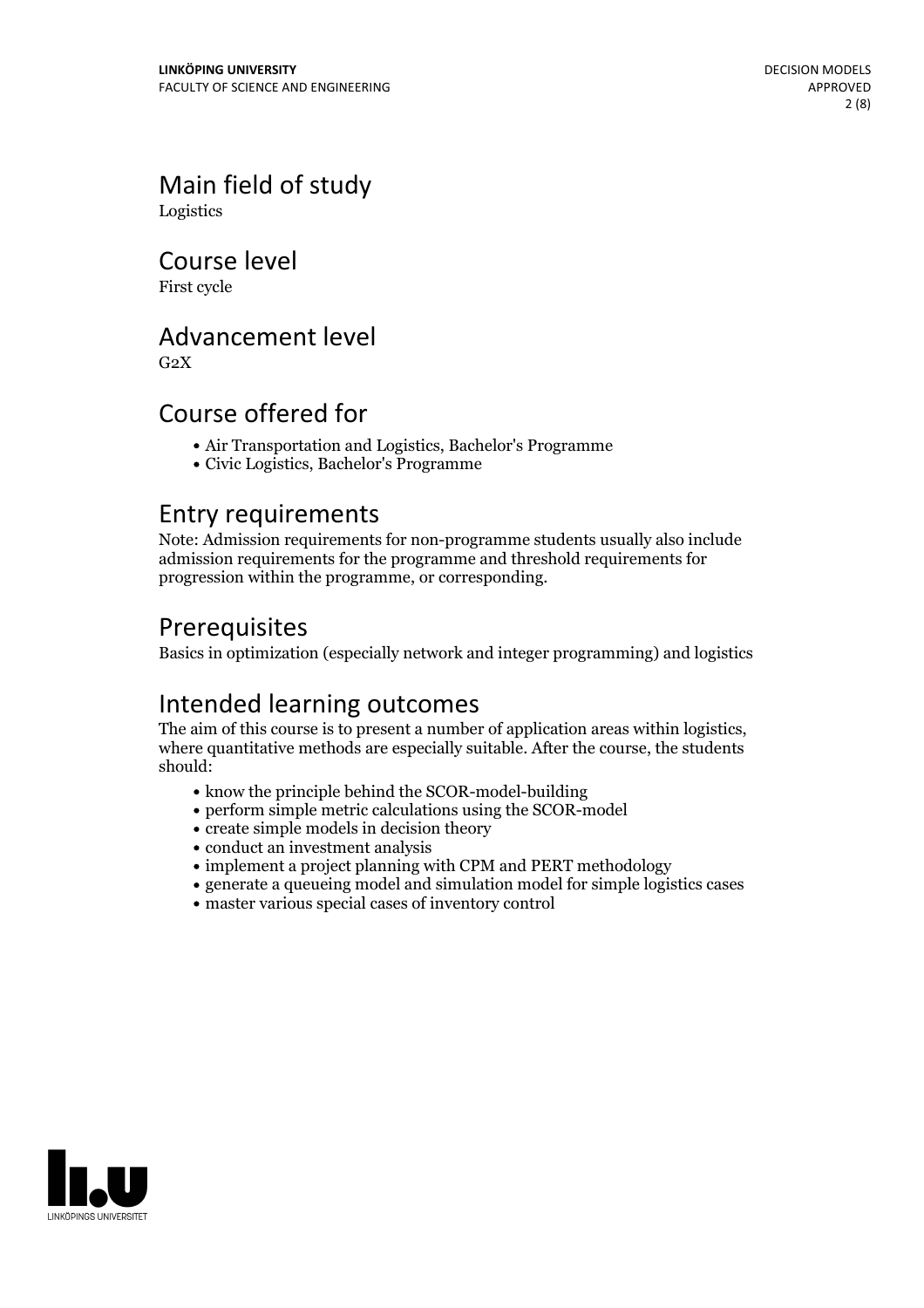### Course content

The course contents include:

 $\bullet$  The SCOR model Key factor calculations using the SCOR model Decision theory Investment analysis Project planning Queueing theory and simulation Inventory control

### Teaching and working methods

The course will consist of lectures, lessons and laboratory work. The lectures will discuss the main part of the theoretical content, while the seminars will be dedicated to case works and assignments. Laboratory work willmainly consist of computer assisted exercises and assignments.

### Examination

| TEN1 | Written examination | 3 credits | U, 3, 4, 5 |
|------|---------------------|-----------|------------|
| UPG1 | Case study          | 2 credits | U.G        |
| LAB1 | Laboratory work     | 1 credits | U.G        |

### Grades

Four-grade scale, LiU, U, 3, 4, 5

### Department

Institutionen för teknik och naturvetenskap

### Director of Studies or equivalent

Erik Bergfeldt

### Examiner

Martin Waldemarsson

### Education components

Preliminary scheduled hours: 42 h Recommended self-study hours: 118 h

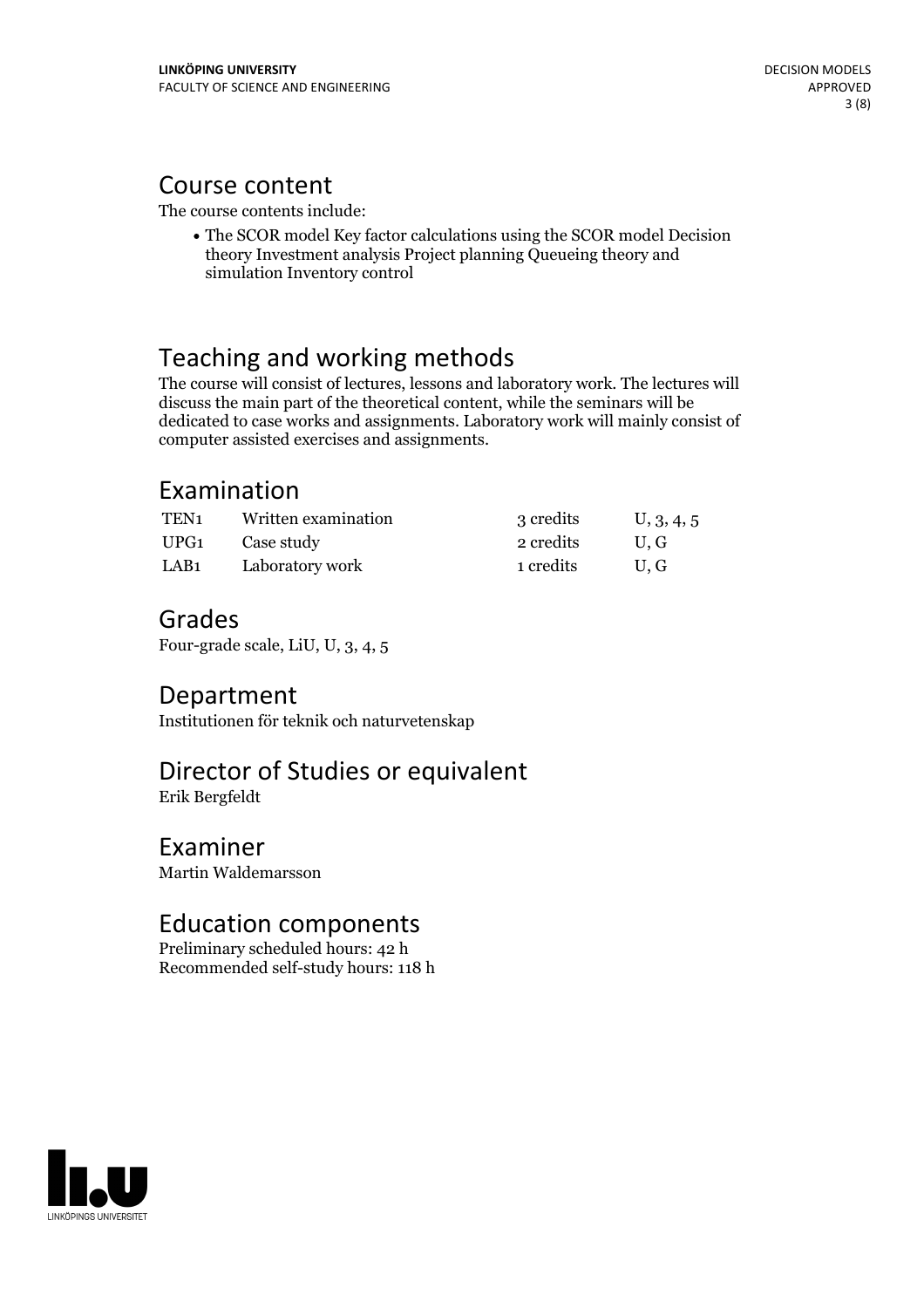## Course literature

Beslutsmodeller – redskap för ekonomisk argumentation av Edlund, Högberg och Leonardz Beslutsmodeller i praktisk tillämpning – Övningsbok av Edlund och Högberg

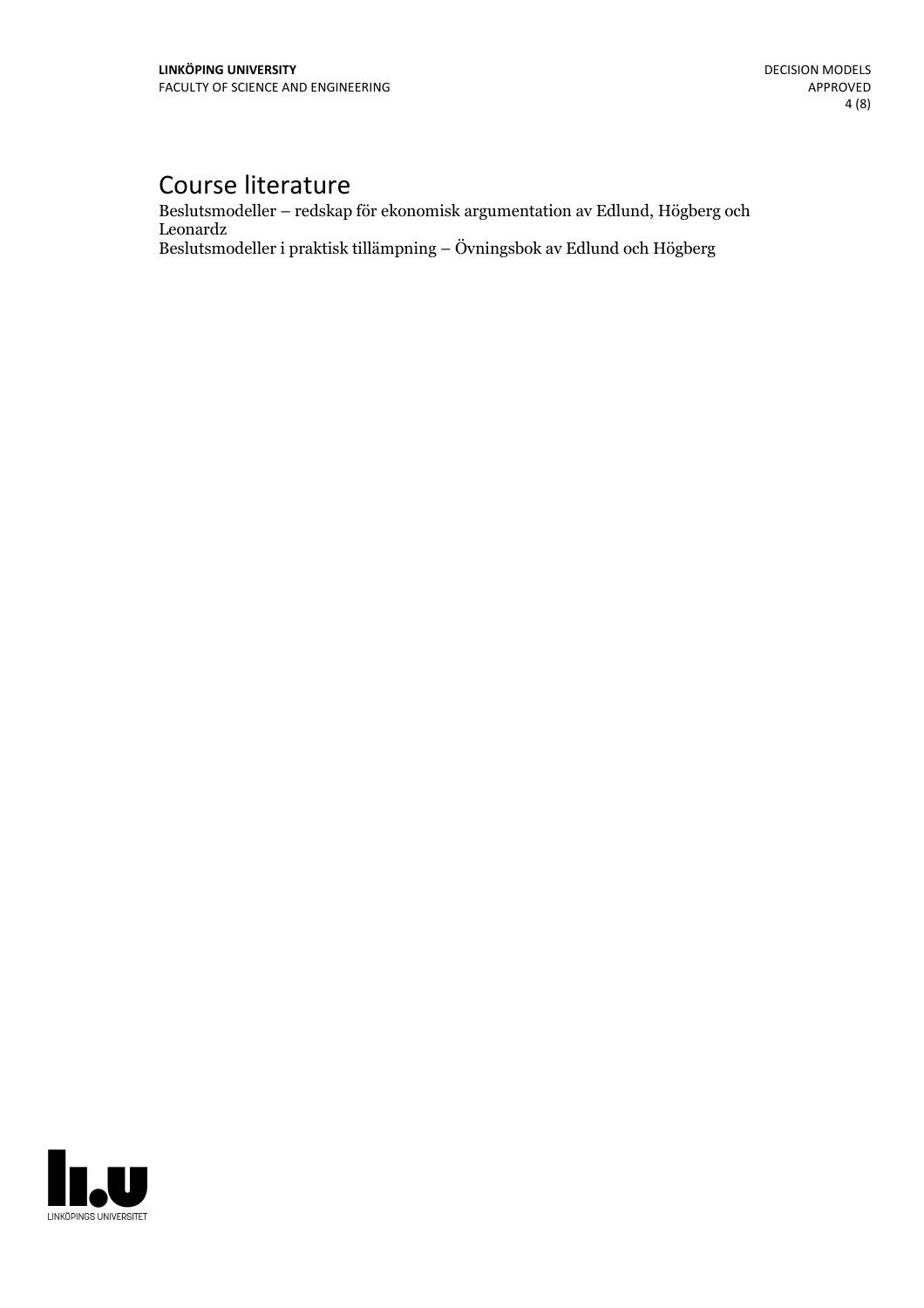## **Common rules**

### **Course syllabus**

A syllabus has been established for each course. The syllabus specifies the aim and contents of the course, and the prior knowledge that a student must have in order to be able to benefit from the course.

### **Timetabling**

Courses are timetabled after a decision has been made for this course concerning its assignment to a timetable module. A central timetable is not drawn up for courses with fewer than five participants. Most project courses do not have a central timetable.

#### **Interrupting a course**

The vice-chancellor's decision concerning regulations for registration, deregistration and reporting results (Dnr LiU-2015-01241) states that interruptions in study are to be recorded in Ladok. Thus, all students who do not participate in a course for which they have registered must record the interruption, such that the registration on the course can be removed. Deregistration from <sup>a</sup> course is carried outusing <sup>a</sup> web-based form: www.lith.liu.se/for-studenter/kurskomplettering?l=sv.

#### **Cancelled courses**

Courses with few participants (fewer than 10) may be cancelled or organised in a manner that differs from that stated in the course syllabus. The board of studies is to deliberate and decide whether a course is to be cancelled orchanged from the course syllabus.

#### **Regulations relatingto examinations and examiners**

Details are given in a decision in the university's rule book: http://styrdokument.liu.se/Regelsamling/VisaBeslut/622678.

#### **Forms of examination**

#### **Examination**

Written and oral examinations are held at least three times a year: once immediately after the end of the course, once in August, and once (usually) in one of the re-examination periods. Examinations held at other times are to follow a decision of the board of studies.

Principles for examination scheduling for courses that follow the study periods:

courses given in VT1 are examined for the first time in March, with re-

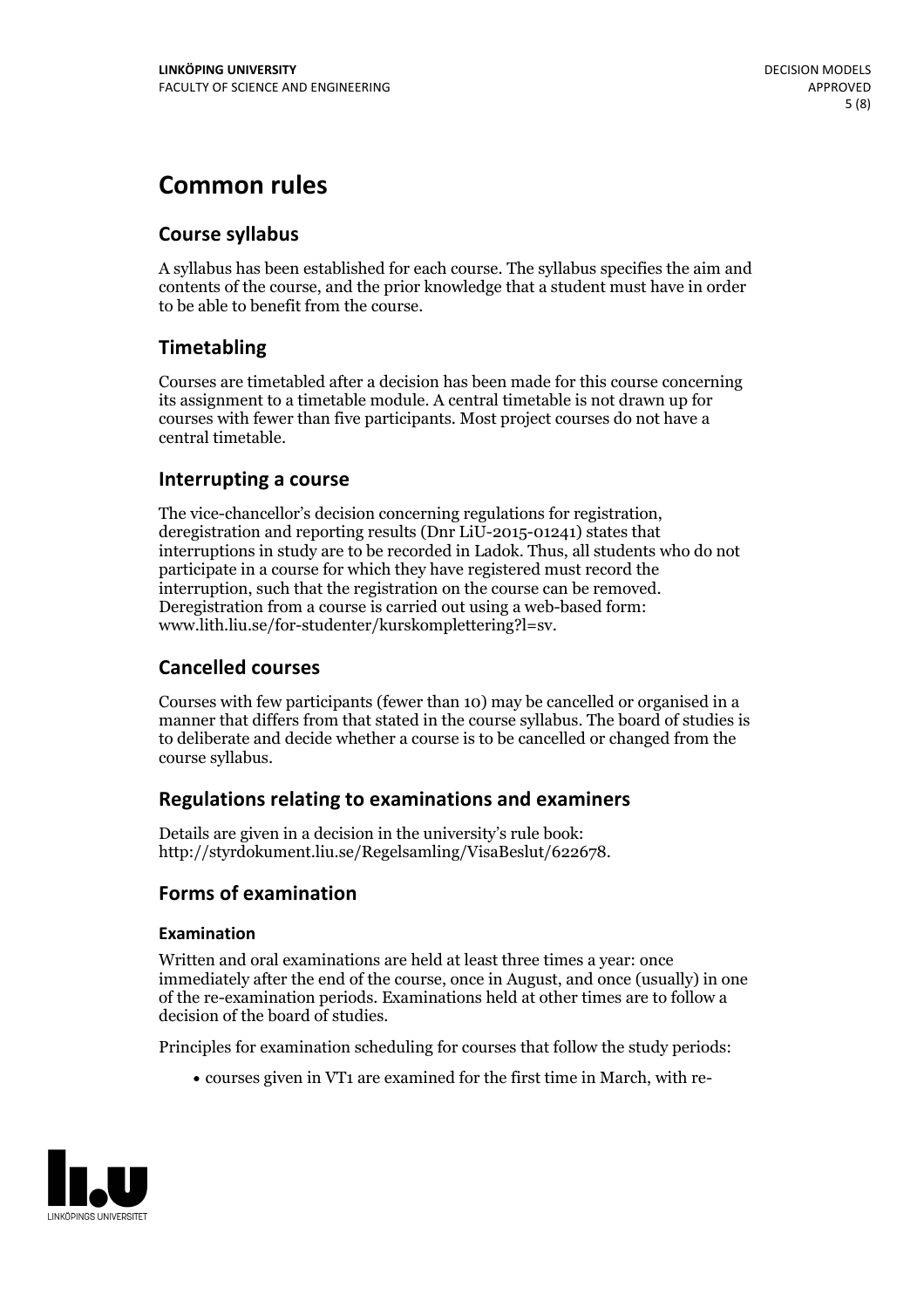examination in June and August

- courses given in VT2 are examined for the first time in May, with re-examination in August and October
- courses given in HT1 are examined for the first time in October, with re-examination in January and August
- courses given in HT2 are examined for the first time in January, with re-examination at Easter and in August.

The examination schedule is based on the structure of timetable modules, but there may be deviations from this, mainly in the case of courses that are studied and examined for several programmes and in lower grades (i.e. 1 and 2).

- Examinations for courses that the board of studies has decided are to be held in alternate years are held only three times during the year in which
- the course is given.<br>• Examinations for courses that are cancelled or rescheduled such that they are not given in one or several years are held three times during the year that immediately follows the course, with examination scheduling that corresponds to the scheduling that was in force before the course was cancelled or rescheduled.<br>• If teaching is no longer given for a course, three examination occurrences
- are held during the immediately subsequent year, while examinations are at the same time held for any replacement course that is given, or alternatively in association with other re-examination opportunities. Furthermore, an examination is held on one further occasion during the next subsequent year, unless the board of studies determines otherwise.<br>• If a course is given during several periods of the year (for programmes, or
- on different occasions for different programmes) the board orboards of studies determine together the scheduling and frequency of re-examination occasions.

#### **Registration for examination**

In order to take an examination, a student must register in advance at the Student Portal during the registration period, which opens 30 days before the date of the examination and closes 10 days before it. Candidates are informed of the location of the examination by email, four days in advance. Students who have not registered for an examination run the risk of being refused admittance to the examination, if space is not available.

Symbols used in the examination registration system:

- \*\* denotes that the examination is being given for the penultimate time.
- \* denotes that the examination is being given for the last time.

#### **Code of conduct for students during examinations**

Details are given in a decision in the university's rule book: http://styrdokument.liu.se/Regelsamling/VisaBeslut/622682.

#### **Retakes for higher grade**

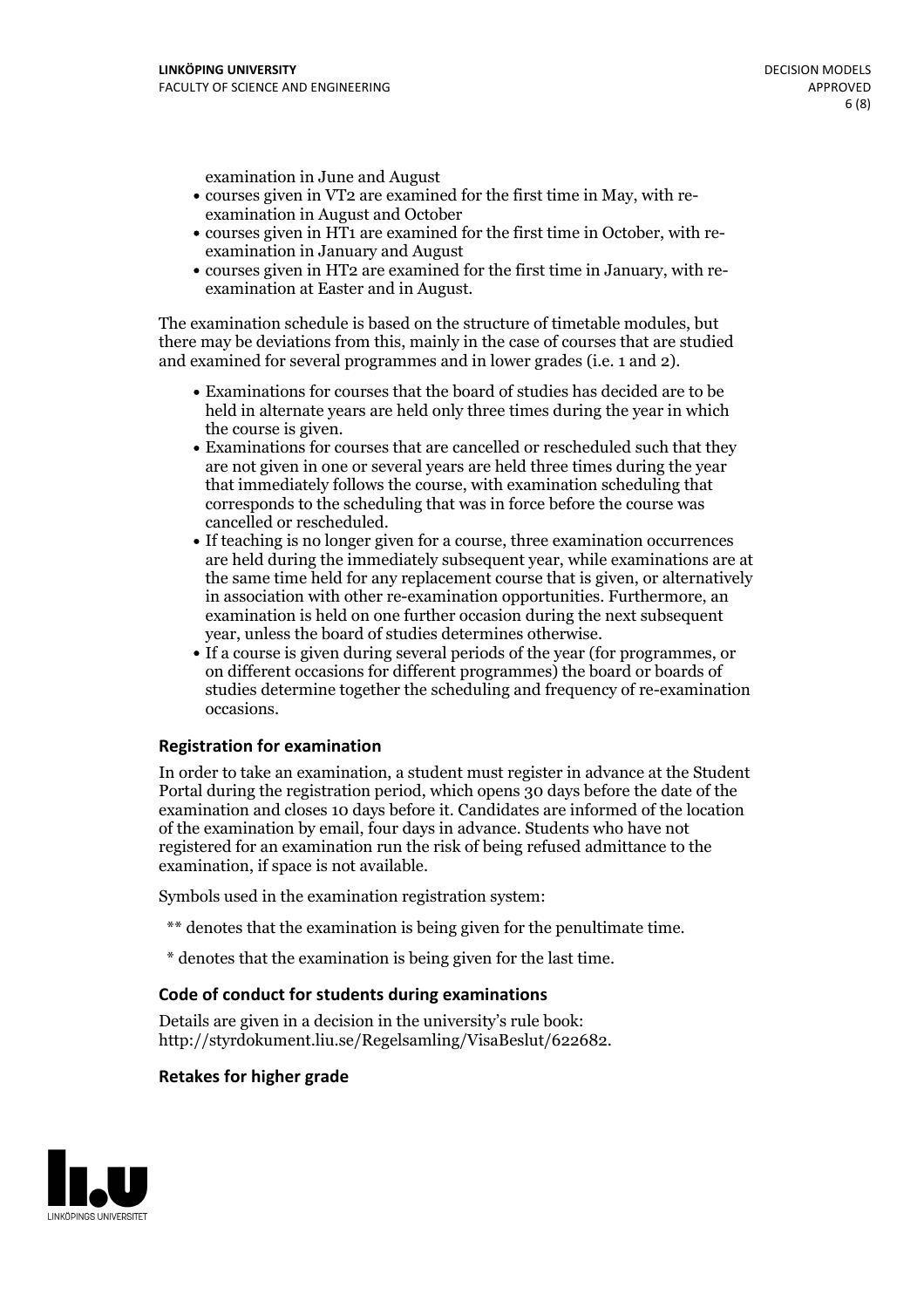Students at the Institute of Technology at LiU have the right to retake written examinations and computer-based examinations in an attempt to achieve a higher grade. This is valid for all examination components with code "TEN" and "DAT". The same right may not be exercised for other examination components, unless otherwise specified in the course syllabus.

#### **Retakes of other forms of examination**

Regulations concerning retakes of other forms of examination than written examinations and computer-based examinations are given in the LiU regulations for examinations and examiners, http://styrdokument.liu.se/Regelsamling/VisaBeslut/622678.

#### **Plagiarism**

For examinations that involve the writing of reports, in cases in which it can be assumed that the student has had access to other sources (such as during project work, writing essays, etc.), the material submitted must be prepared in accordance with principles for acceptable practice when referring to sources (references or quotations for which the source is specified) when the text, images, ideas, data, etc. of other people are used. It is also to be made clear whether the author has reused his or her own text, images, ideas, data, etc. from previous examinations.

A failure to specify such sources may be regarded as attempted deception during examination.

#### **Attempts to cheat**

In the event of <sup>a</sup> suspected attempt by <sup>a</sup> student to cheat during an examination, or when study performance is to be assessed as specified in Chapter <sup>10</sup> of the Higher Education Ordinance, the examiner is to report this to the disciplinary board of the university. Possible consequences for the student are suspension from study and a formal warning. More information is available at https://www.student.liu.se/studenttjanster/lagar-regler-rattigheter?l=sv.

#### **Grades**

The grades that are preferably to be used are Fail (U), Pass (3), Pass not without distinction  $(4)$  and Pass with distinction  $(5)$ . Courses under the auspices of the faculty board of the Faculty of Science and Engineering (Institute of Technology) are to be given special attention in this regard.

- 1. Grades U, 3, 4, 5 are to be awarded for courses that have written
- examinations. 2. Grades Fail (U) and Pass (G) may be awarded for courses with <sup>a</sup> large degree of practical components such as laboratory work, project work and group work.

#### **Examination components**

- 
- 1. Grades U, 3, 4, <sup>5</sup> are to be awarded for written examinations (TEN). 2. Grades Fail (U) and Pass (G) are to be used for undergraduate projects and other independent work.